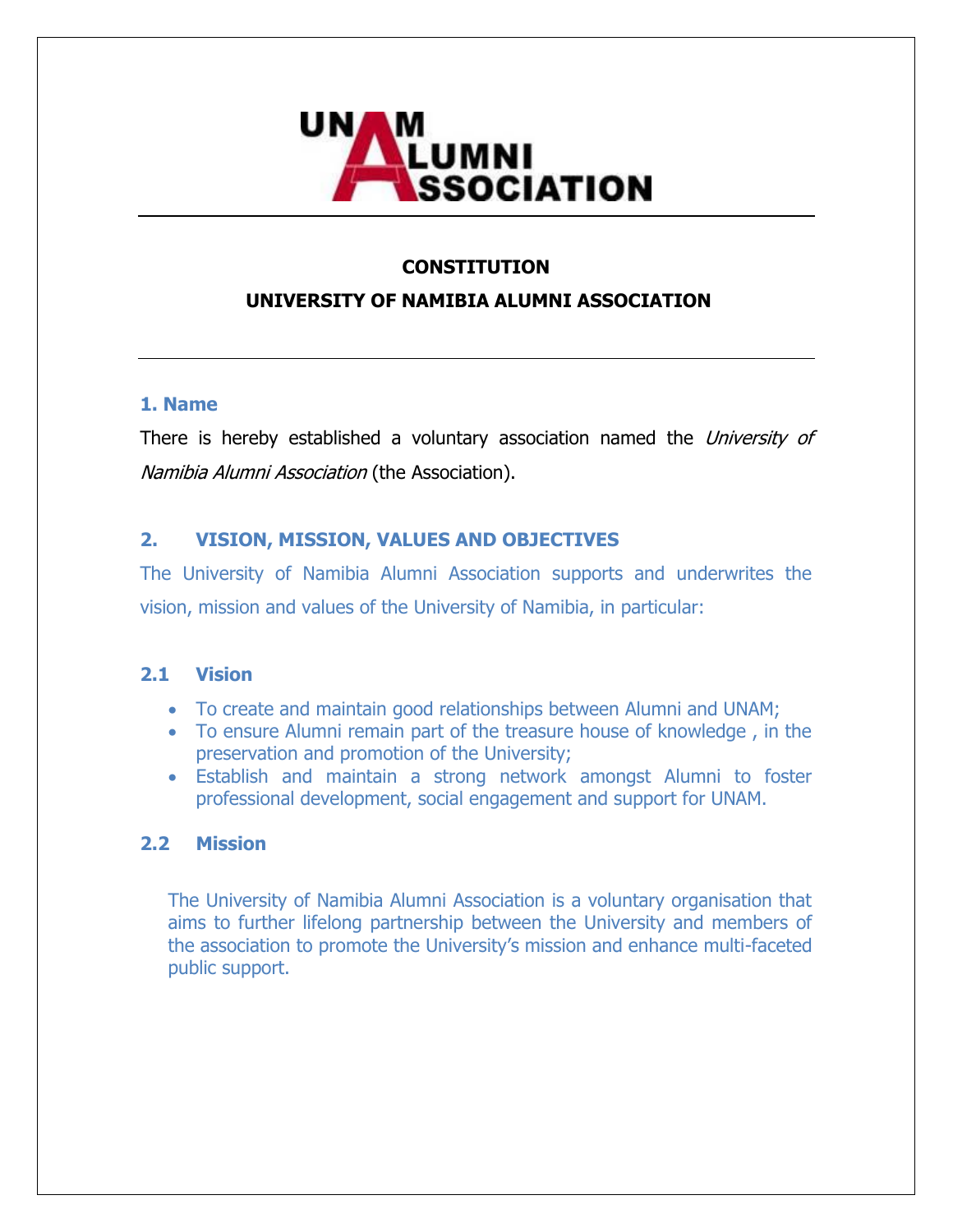## **2.3 Values**

The University of Namibia Alumni Association underwrites the following values:

- Human dignity, equality, freedom
- Community involvement and participation
- Transparency and inclusiveness
- Non-racism, non-sexism and representativeness

## **2.4 OBJECTIVES**

The objectives of the Association shall be to:

- 2.4.1 Promote among the Association's members and the general public, multifaceted support for the University of Namibia (UNAM);
- 2.4.2. Develop and maintain close ties with UNAM and act as a contact and conduit for the views and opinions between its members and UNAM;
- 2.4.2 Develop and maintain close ties with the UNAM student body and carry out activities aimed at assisting the student body in any manner which the Association may deem appropriate;
- 2.4.3 Initiate, assist and promote any fund-raising efforts and activities by or for UNAM and/or the Association;
- 2.4.4 Facilitate communication with the Association's members by any means, including the development, design and distribution of an Association newsletters and the establishment of an Association web site;
- 2.4.5 Arrange reunions of the Association's members, social functions and activities, as the Association may deem appropriate;
- 2.4.6 Provide a channel for the Association's members to establish and maintain useful career and business contacts; and
- 2.4.7 To do all that is necessary to achieve the objectives set forth hereinabove, including, but not limited to, the establishment of regional links and the establishments of chapters of the Association.

## **3. A NON-PROFIT ASSOCIATION**

- 3.1 The Association is not formed and does not exist for the purpose of carrying on any business that has as its purpose the acquisition of gain by the Association or its individual members.
- 3.2 The income and assets of the Association shall be applied solely for the promotion of the objectives for which it is established.
- 3.3 No part of the income or assets of the Association shall be paid, directly or indirectly, by way of dividend, donation or otherwise, to any person,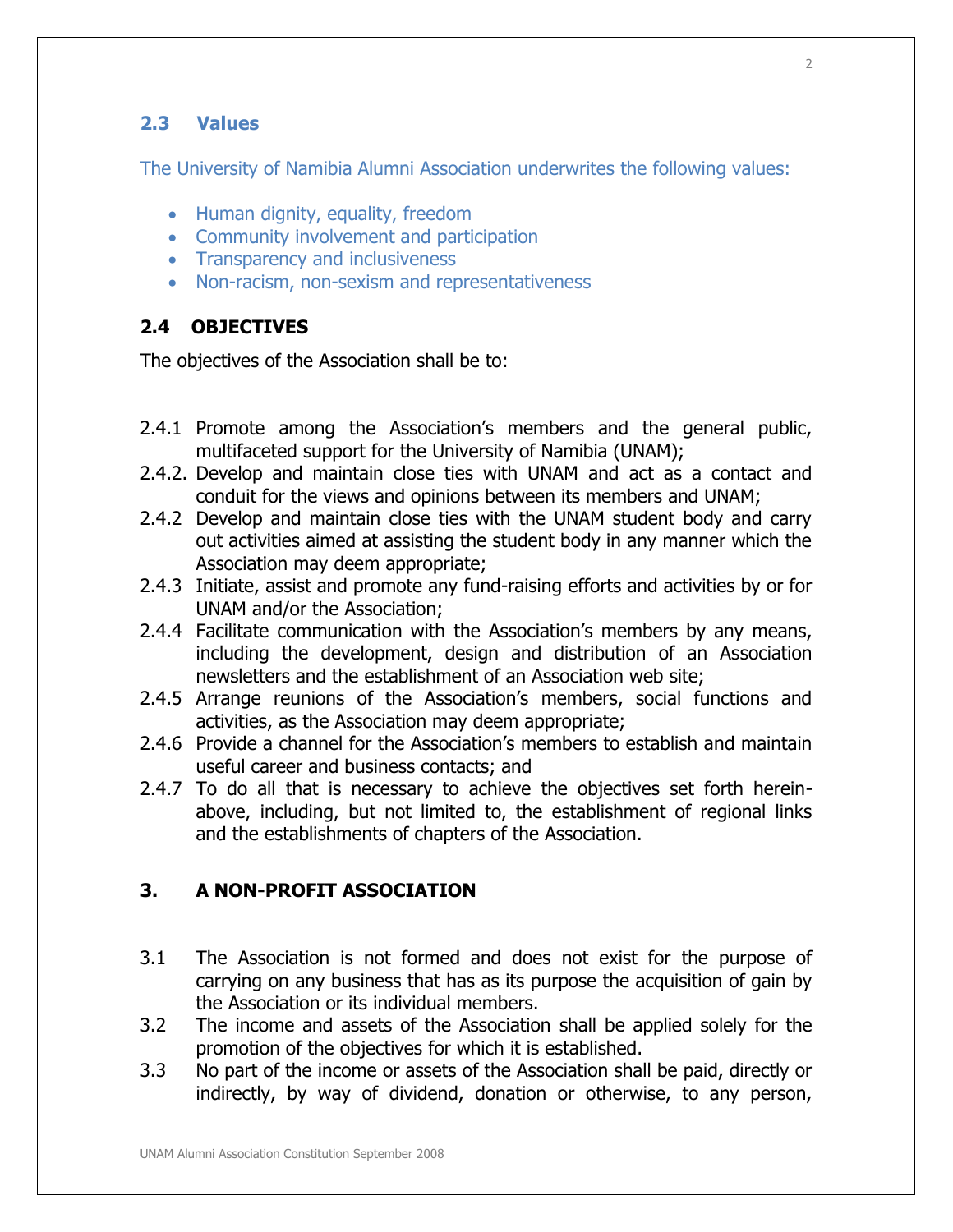unless such payment is directly related to the furtherance of the objectives of the Association.

3.4 The Association shall not be entitled to carry on any trading or other profit-making activities or participate in any business, profession or occupation carried on by the Association's members or provide to any of its members financial assistance or any premises or continuous services or facilities for the purpose of carrying on any business, profession or occupation.

## **4. LEGAL STATUS & LIABILITY OF MEMBERS**

- 4.1 The Association is and shall continue to be a distinct and separate legal entity from its members, and a body corporate with perpetual succession, with the power to acquire, hold and alienate property of every description whatsoever, and with the capacity to acquire rights and obligations.
- 4.2 All actions, proceedings at law, including but not limited to Court and arbitration proceeding, shall be brought by or against the Association in the name of the Association, and the Executive Committee may authorize any person(s) to act on behalf of the Association and to sign all such documents and to take all such steps as may be necessary in connection with any such proceedings.
- 4.3 The liability of the Association's members is limited to the amount of subscription or other moneys owing by them to the Association.

### **5. MEMBERSHIP**

The following categories of membership shall apply to the Association:

## **5.1 Full Membership**

Any person in possession of at least a one (1) year certificate/diploma and any higher qualification obtained at UNAM or the University Component of the former Academy; and the members of the Convocation of UNAM, as defined by the University of Namibia Act, 1992 (Act of 1992), shall be eligible for full membership of the Association.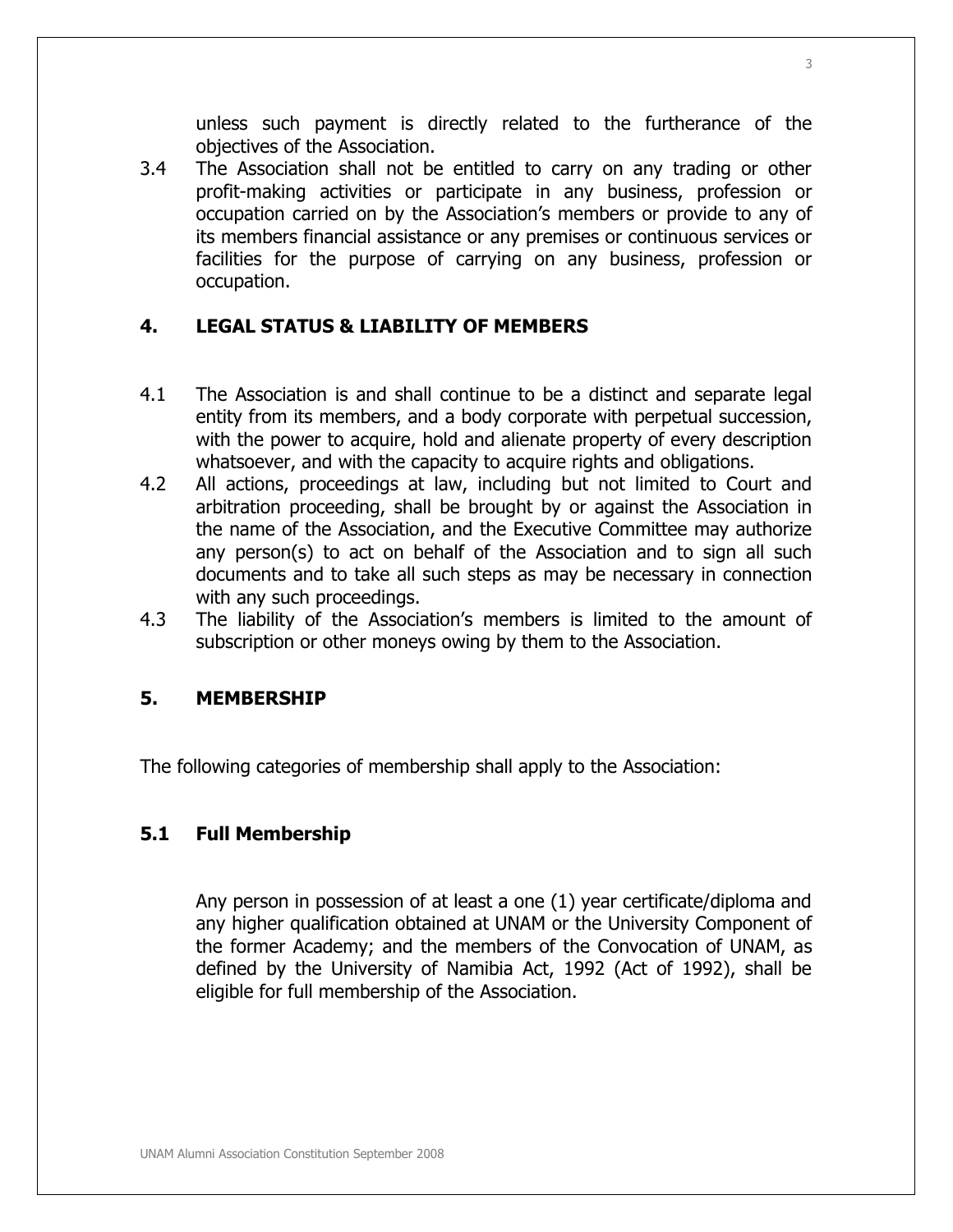## **5.2 Associate Membership**

- 5.2.1 Any person who was conferred with an UNAM Honourary Degree, or who has successfully completed a minimum of one (1) academic year at UNAM and who has subsequently discontinued his/her studies, shall be eligible for associate membership of the Association.
- 5.2.2 Associate members shall qualify for full membership upon completion of their qualifications at UNAM.
- 5.2.3 In regard to persons who apply for associate membership and who have been expelled from UNAM for disciplinary, such membership applications shall be individually assessed by the Executive Committee, and the Executive Committee retains exclusive discretion in regards to approving applications of this nature.

## **5.3 Honorary Membership**

- 5.3.1 The Executive Committee, within its exclusive discretion, shall award honorary membership to any person rendering outstanding services to UNAM or the Association, or who, in the opinion of the Executive Committee, is worthy of being conferred honourary membership.
- 5.3.2 Honorary members shall have the same status as associate members of the Association unless otherwise decided by the Association at a General Meeting.

### **5.4 Founding Members**

5.4.1 The original subscribers to this Constitution, whether enjoying full membership, associate membership or honorary membership shall be regarded as founding members of the Association.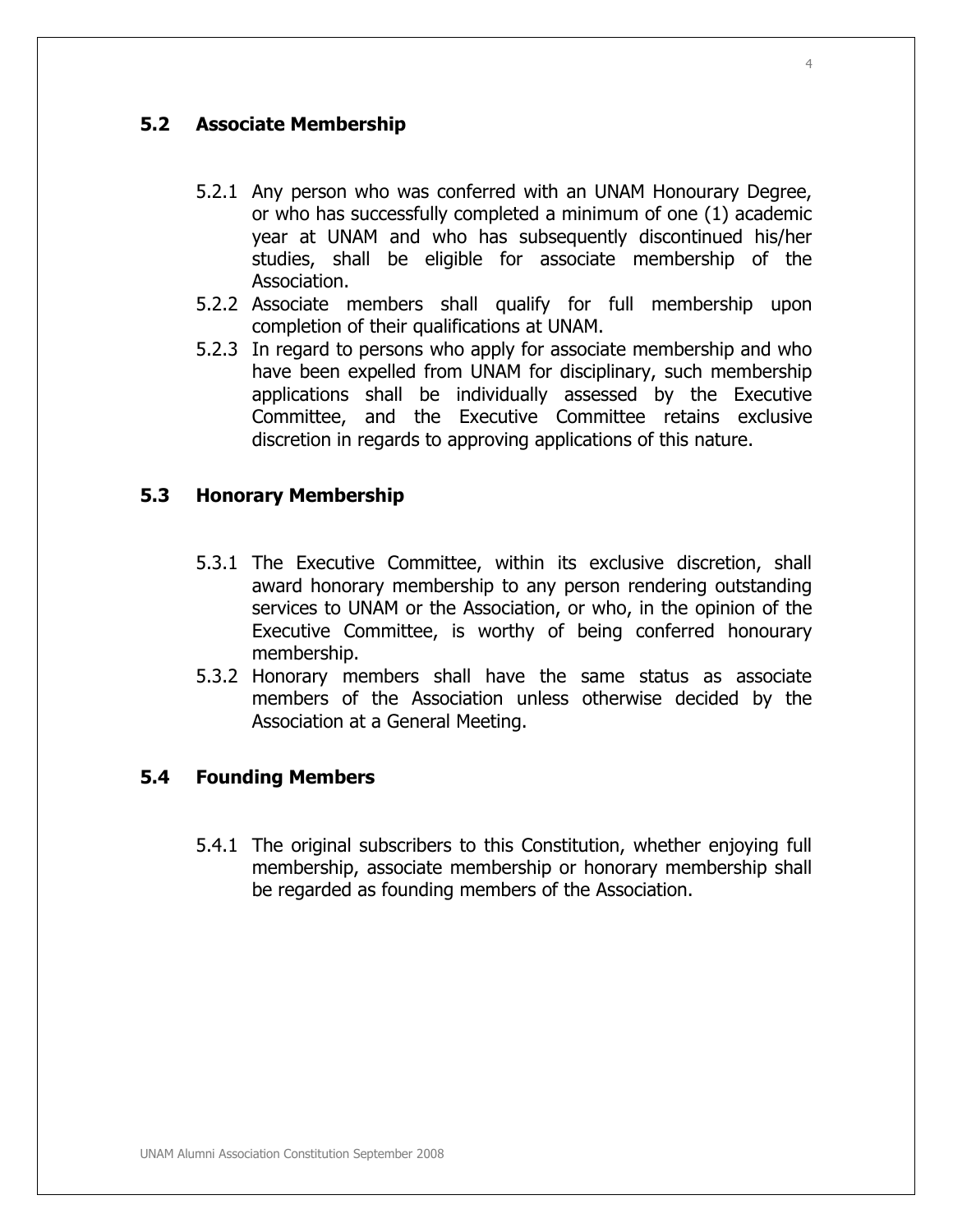#### **6. MEMBERSHIP**

### **6.1 GENERAL PROVISIONS**

- 6.1.1 All Association members shall be registered in a manner and form determined by the Executive Committee and shall pay such annual membership fees as may be determined at the Association's Annual General Meeting (AGM) from time to time.
- 6.1.2 All membership categories shall have voting rights unless determined otherwise, specifically or generally, by the AGM.
- 6.1.3 Admission to membership of the Association shall be upon application in writing to the Executive Committee, which shall, in its sole discretion, decide to permit or not to permit any person as a member of the Association, and shall, upon admission, determine the class of membership pertaining to that person in accordance with the provisions of this Constitution.
- 6.1.4 An application for membership of the Association shall, even in the absence of specific reference to such undertaking, be deemed to include an undertaking by such applicant to subscribe to and be bound by this Constitution, the Association's policies laid down (including general standards, ethics and practice), its codes of practice, and all further and future policies, guidelines and directions that may be adopted by the Association from time to time.

### **6.2 Membership fees**

The University of Namibia Alumni Association levies annual membership fees, as required for its effective operation. The amount payable and adopted by the AGM of 2006 is N\$100.00 per annum.

### **7. CESSATION OF MEMBERSHIP**

Membership of the Association shall terminate upon:

- 7.1 receipt of a written notice of resignation from the Association's member, and shall be effective on date of receipt thereof or any future date defined therein. All monies due to the Association up to date of resignation shall become due and payable upon the giving of such notice. No refunds of amounts paid in advance shall be made; or
- 7.2 the passing of a resolution to such effect by a duly convened AGM; or
- 7.3 the Association's member passes away.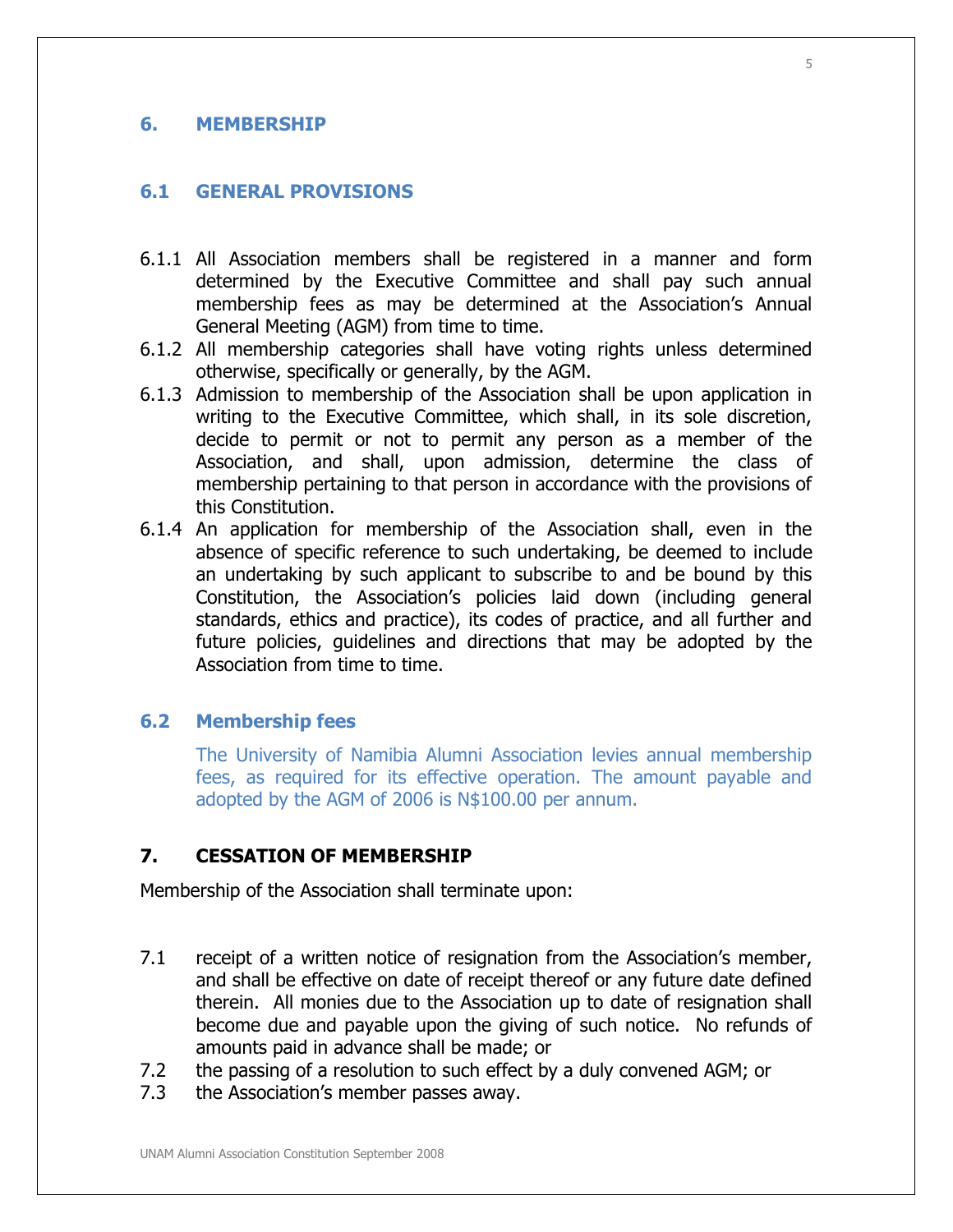## **8. ANNUAL GENERAL MEETING OF THE ASSOCIATION**

- 8.1 There shall be an Annual General Meeting, which shall be the highest decision making body of the Association, held every year not later than the end of November at a place, venue and time determined by the Executive Committee.
- 8.2 The UNAM Alumni Coordinator shall give notice of the Annual General Meeting **one** month before the date of the Annual General Meeting. The Agenda for the Annual General Meeting shall be sent to all Association Members two (2) weeks prior to the said meeting.
- 8.3 The Chairperson of the Executive Committee shall, at every Annual General Meeting, table a report of the Association's activities for the preceding year.
- 8.4 Any motion for consideration at the Annual General Meeting, including nominations for the Executive Committee and the dissolution of the Association, shall be given in writing to the Alumni Coordinator at least fourteen (14) days prior to the date of the Annual General Meeting.
- 8.5 The quorum of the Annual General Meeting shall be fifty (50) members for the purposes of conducting the Annual General Meeting and voting during the Annual General Meeting.
- 8.6 In the event of there not being a quorum within fifteen (15) minutes from scheduled time of the meeting's commencement, the meeting may proceed with such formal business as the Chairperson of the meeting may deem necessary for the continuity of the Association's activities.
- 8.7 The minutes of the Annual General Meeting shall be made available to those who were entitled to attend the meeting.

## **9. SPECIAL GENERAL MEETING OF THE ASSOCIATION**

- 9.1 The Executive Committee shall call a special general meeting of the Association whenever such a meeting is deemed necessary.
- 9.2 The notice(s) of a special general meeting of the Association shall state the purpose of the meeting, which shall be the only purpose to be dealt with at the meeting.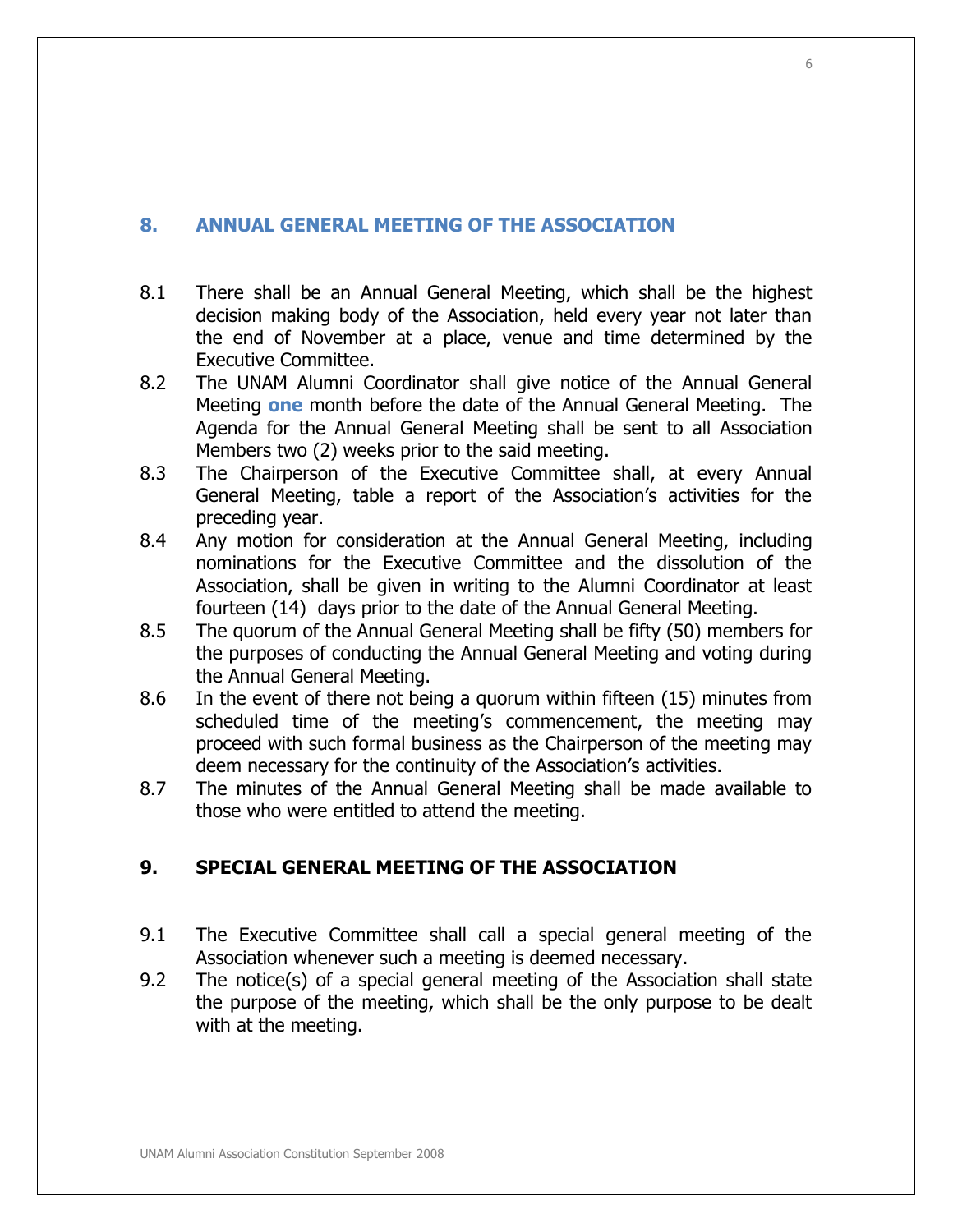## **10. MANAGEMENT OF THE ASSOCIATION**

- 10.1 The management of the Association shall be vested in an Executive Committee consisting of:
	- Chairperson, who shall be a full member of the Association;
	- Vice-Chairperson, who shall be a full member of the Association;
	- Treasurer, who shall be a full member of the Association;
	- Three additional members, who shall be full members of the Association;
	- A representative of the Communication and Marketing Department (ex officio) of the University of Namibia, but with no voting powers in all meetings of the Association unless such representative is qualified to be a full or associate member of the Association; and
	- The UNAM Alumni Coordinator, who shall also serve as Secretary in all the meetings of the Association but with no voting powers in all meetings of the Association unless such representative is qualified to be a full or associate member of the Association; and
	- Any other member(s) as may be co-opted by the Executive Committee from time to time, but who shall have no voting rights in the meetings of the Executive Committee.
- 10.2 The Executive Committee shall nominate two (2) members from the Executive Committee to represent the Association on the UNAM Council. The said two members shall not ordinarily be full-time UNAM staff members.
- 10.3 A quorum of the Executive Committee shall consist of four (4) members.
- 10.4 The Executive Committee is at liberty to convene, subject to this Constitution, meetings of its members as may be necessary and shall determine the rules and procedures for the conduct of its meetings.
- 10.5 The Executive Committee shall control and account for all funds of the Association derived from whatsoever source, except funds which are allocated to the Association in the UNAM budget.
- 10.6 The tenure of office for Executive Committee members shall be a period of three (3) years after election in the Annual General Meeting.
- 10.7 Representatives of the Executive Committee nominated to serve on the UNAM Council shall be bound by the tenure stipulations provided for in this Constitution, subject to the relevant provisions of the University of Namibia Act.
- 10.8 Any person who has been convicted of a criminal offence involving dishonesty or who is an un-rehabilitated insolvent shall not be qualified to serve on Executive Committee.
- 10.9 Any member of the Executive Committee may resign, provided the resignation is conveyed in writing to the UNAM Alumni Coordinator.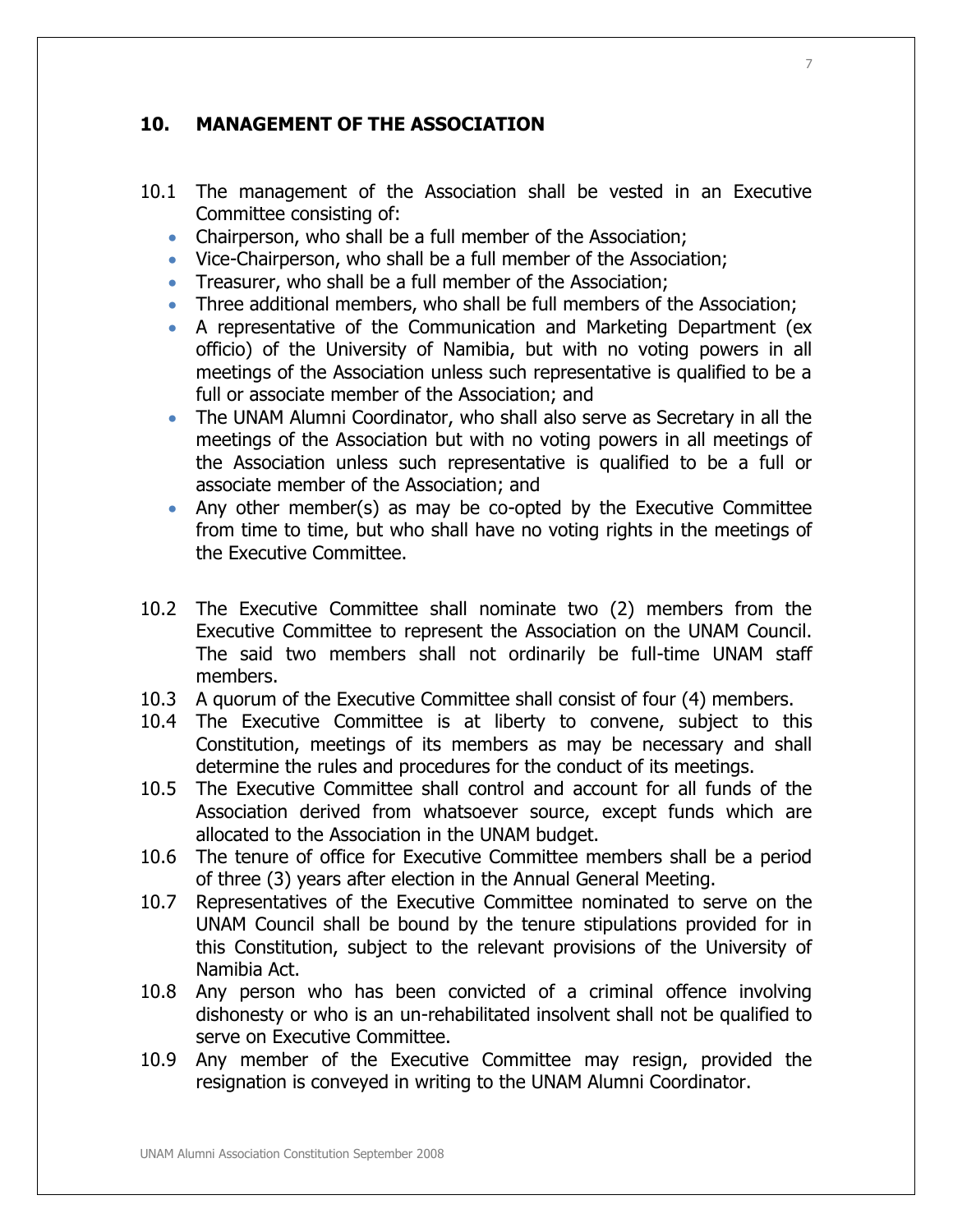10.10 A Executive Committee member will be deemed to have resigned his/her position should he/she fail to attend three consecutive Executive Committee meetings without acceptable reasons having been communicated to the UNAM Alumni Coordinator.

# **11. ELECTION OF EXECUTIVE COMMITTEE AND VOTING PROCEDURES**

- 11.1 Elections for membership of the Executive Committee shall be held during the Annual General Meeting.
- 11.2 Nominations for Executive Committee office bearers should reach the UNAM Alumni Coordinator as specified under article 8.4 supra.
- 11.3 Only full members of the Association may nominate Executive Committee office bearers and only full members may be nominated and appointed as such.
- 11.4 The voting procedure shall be by ballot.

## **12. EXECUTIVE COMMITTEE MEETINGS**

- 12.1 The Executive Committee shall meet at least three (3) times annually, but may meet on more occasions as may be necessary.
- 12.2 The meetings of the Executive Committee shall be presided over by the Chairperson and in his/her absence, the Vice-Chairperson and in the absence of both, by any other Member of the Association as may be determined by consent of the meeting.
- 12.3 All decisions of the Executive Committee shall be placed before the Annual General Meeting.
- 12.4 A member of the Executive Committee shall not be eligible for re-election after having served for three (3) consecutive years, unless specially requested by the majority of members to stand for re-election, save that no member shall serve for more than two (2) consecutive terms of three (3) years each.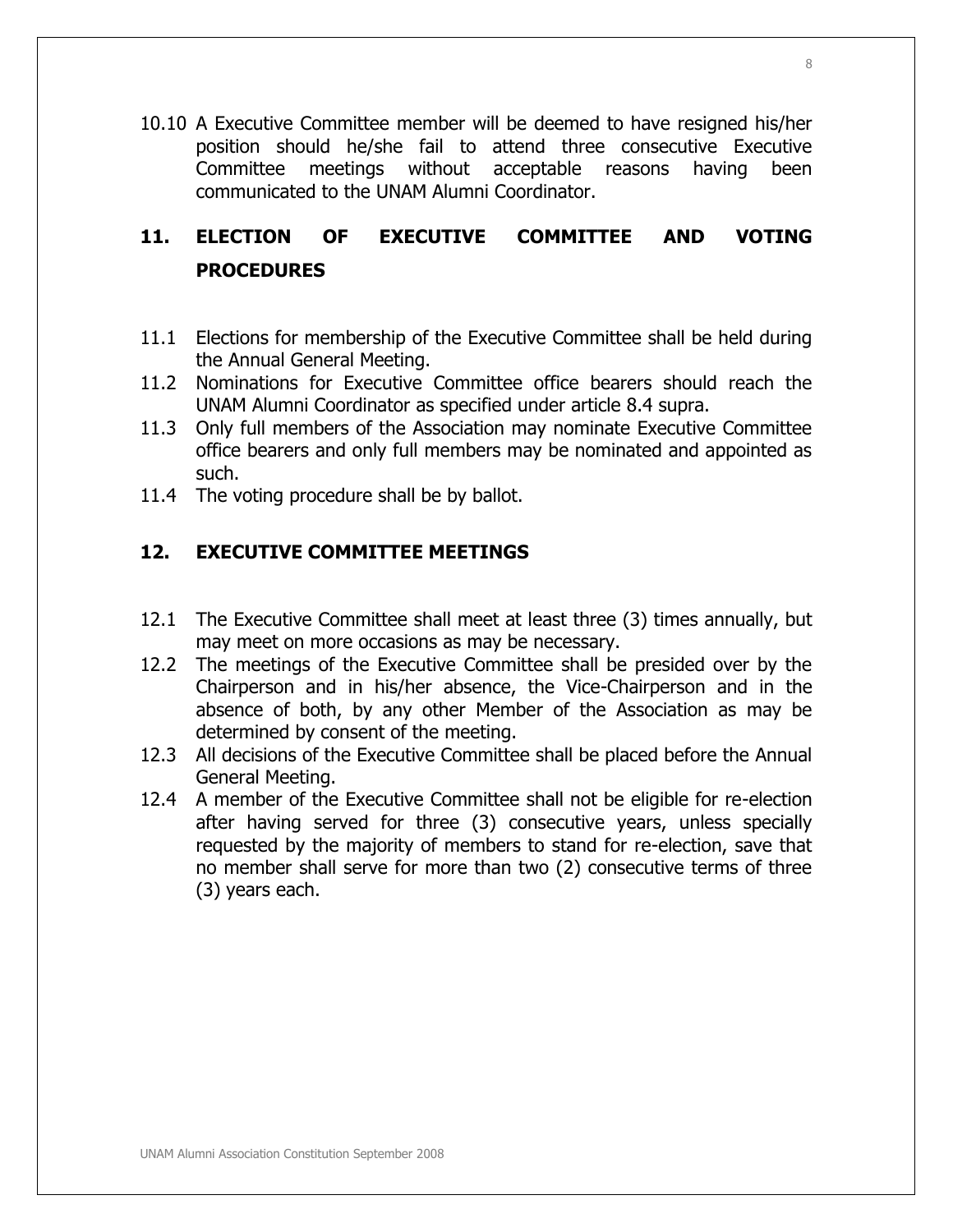## **13. FUNCTIONS AND DUTIES OF THE EXECUTIVE COMMITTEE**

The Executive Committee shall have the power and authority to do all that is necessary to achieve the objects of the Association, including, but not limited to:

- 13.1 carrying out the objectives of the Association;
- 13.2 supporting and maintaining respective portfolios of the Executive Committee members;
- 13.3 promoting the Association in the respective areas of business or study of the members of the Executive Committee;
- 13.4 causing an annual audit of the financial report of the Association to be conducted, and presenting same to the Annual General Meeting;
- 13.5 determining the policy and general direction of the Association;
- 13.6 where it deems same necessary, promulgating general guidelines in terms of which the Association and the Executive Committee shall function;
- 13.7 appointing committees from its members with power to co-opt any members and to delegate any of its powers to such committees;
- 13.8 attending to applications for Association membership;
- 13.9 co-operating with other bodies, with like objects, to affiliate to such bodies or to grant affiliation to such bodies and to enter into reciprocal arrangements with them;
- 13.10 generally to control the Association and determine the direction and management of the Association;
- 13.11 regulating the form of proceedings at meetings;
- 13.12 purchasing and alienation of assets on behalf of the Association;
- 13.13 opening of a bank account for the Association;
- 13.14 raising funds and administering such funds on behalf of the Association from any legitimate source and for any purpose linked to the objectives of the Association;
- 13.15 set up and approve a budget for the Association; and
- 13.16 appointing a special advisor(s) to assist or advise the Executive Committee on any of its powers, duties and functions.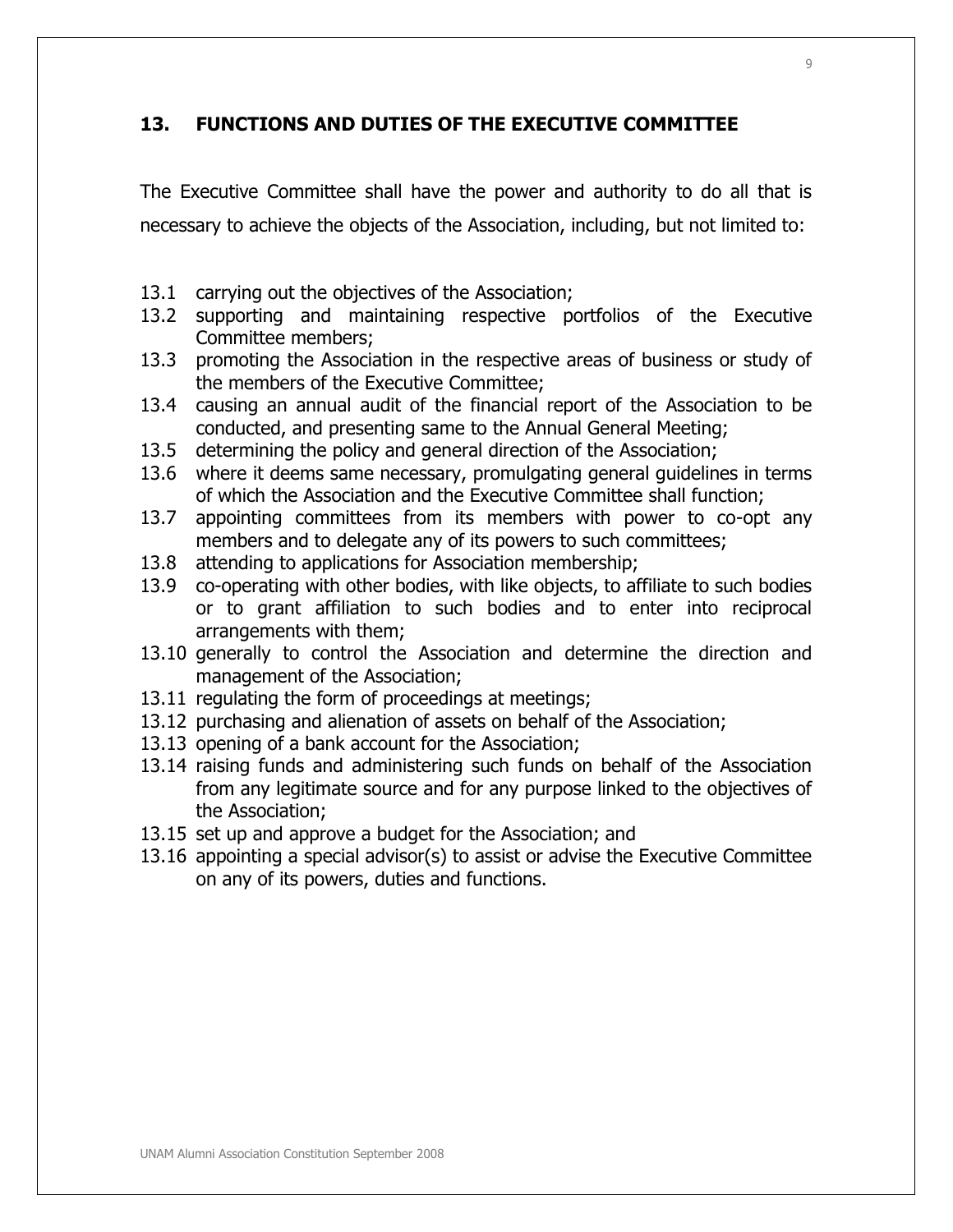## **14. AMENDMENT OF THE CONSTITUTION**

This Constitution may be amended by the members of the Association at an Annual General Meeting or special Association meeting provided that:

- 14.1 Written notice of the proposed amendment with motivation shall be submitted to the UNAM Alumni Coordinator at least thirty (30) days prior to the meeting at which the amendment is to be considered;
- 14.2 The intention of the proposed constitutional changes shall be advertised in the notice of the meeting as per article 8.2 supra;
- 14.3 At least two thirds of the members present at the Annual General Meeting or special Association meeting vote in favor of such amendment: Provided further that the requirements of Article 8 (4) supra have been complied with.

## **15. DISSOLUTION OF THE ASSOCIATION**

The Association may be dissolved by the members of the Association provided that:

- 15.1 The Annual General Meeting votes in favor of such dissolution; and
- 15.2 the Council of the University of Namibia approves of the dissolution of the Association in which case the date of decision of the Council shall regarded as the date of dissolution of the Association.

## **16. EFFECT OF DISSOLUTION**

- 16.1 In the event of the dissolution of the Association, the assets of the Association shall be dealt with in accordance with the directive of the Executive Committee, provided that the Executive Committee shall exercise its powers strictly within the framework of the Association's objectives.
- 16.2 Failing directions by the Executive Committee, the assets shall accrue to the University of Namibia.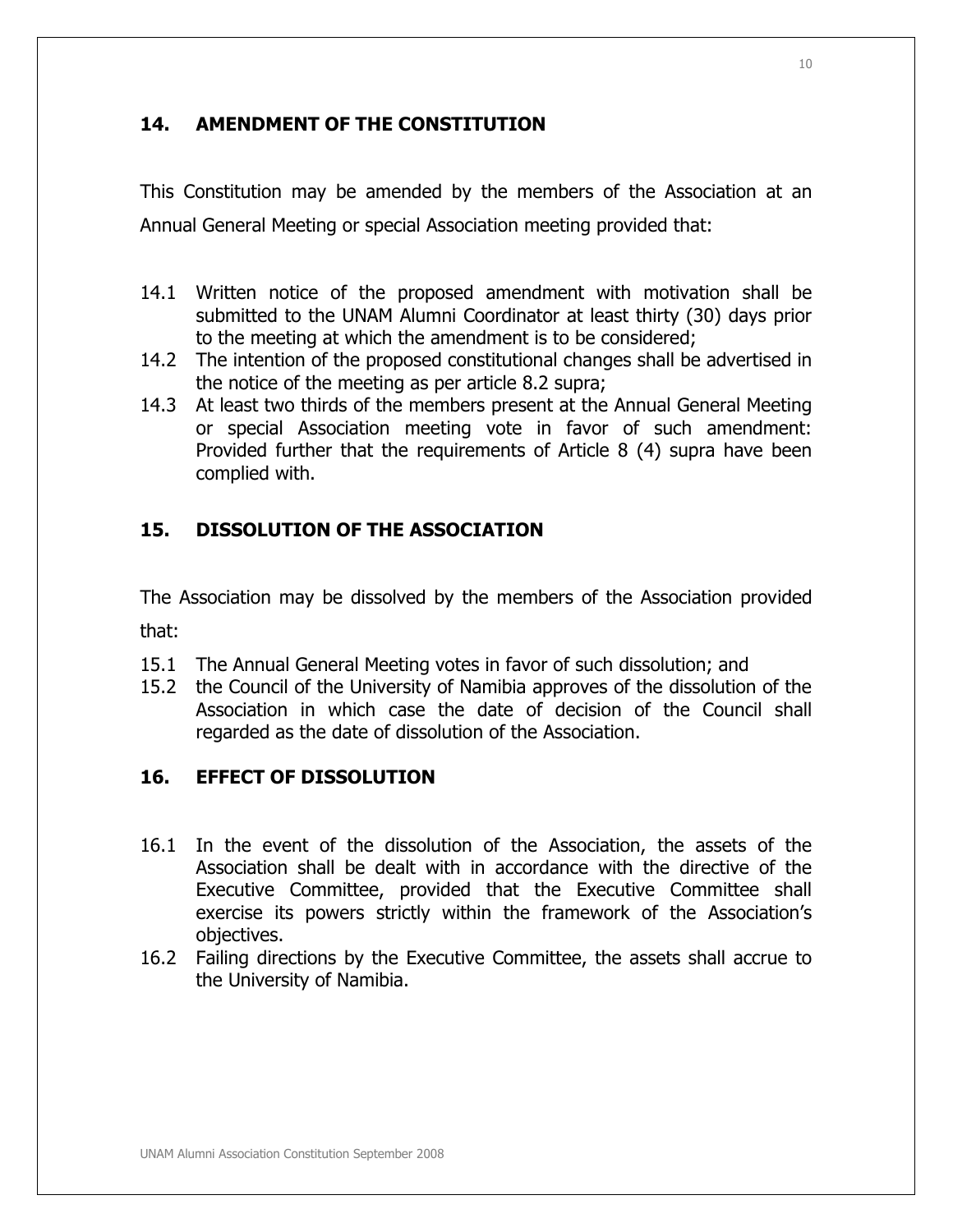### **17. RELATIONSHIPS**

## **17.1 THE UNIVERSITY OF NAMIBIA**

The Association shall be recognized by the Council of the University of Namibia as an integral part of the University of Namibia.

### **17.2 THE ALUMNI STUDENT CLUB**

The association shall recognize the alumni student club as an integral part of its efforts to raise its awareness amongst students on campus. The purpose of the Student Alumni Association is to promote the interests of the students by fostering a spirit of loyalty, common interests and cooperation. The UNASC shall assist in developing and promoting support for the Alumni Association; and to be the primary liaison between the students and the Alumni

### **17.2.1 FUNCTIONS OF THE ALUMNI STUDENT CLUB**

- The student club will run a variety of events suited to their interest and their overall objective;
- The student club will be governed by the constitution and shall direct its activities accordingly;
- It is crucial that the student club maintain an accurate list of members with updated contact information.
- It is recommended that each chapter appoints a president, vice-president, secretary, treasurer and a PR officer. The chairperson will chair the meetings, the secretary will be responsible for taking minutes and the treasurer will ensure that all members have paid their membership fees and proof thereof has been forwarded to the Alumni Coordinator.

#### **17.3 ALUMNI CHAPTERS IN THE REGIONS**

The association shall recognise a chapter as an integral part of the overall Alumni Association. Chapters are created when a group of graduates who share a location, area-of study or common interest form to collectively remain involved in the University of Namibia Alumni Association community.

## **17.3.1 FUNCTIONS OF CHAPTERS**

• The chapters will run a variety of events suited to their interest and the overall association. Activities can focus on professional development, reunions and networking;